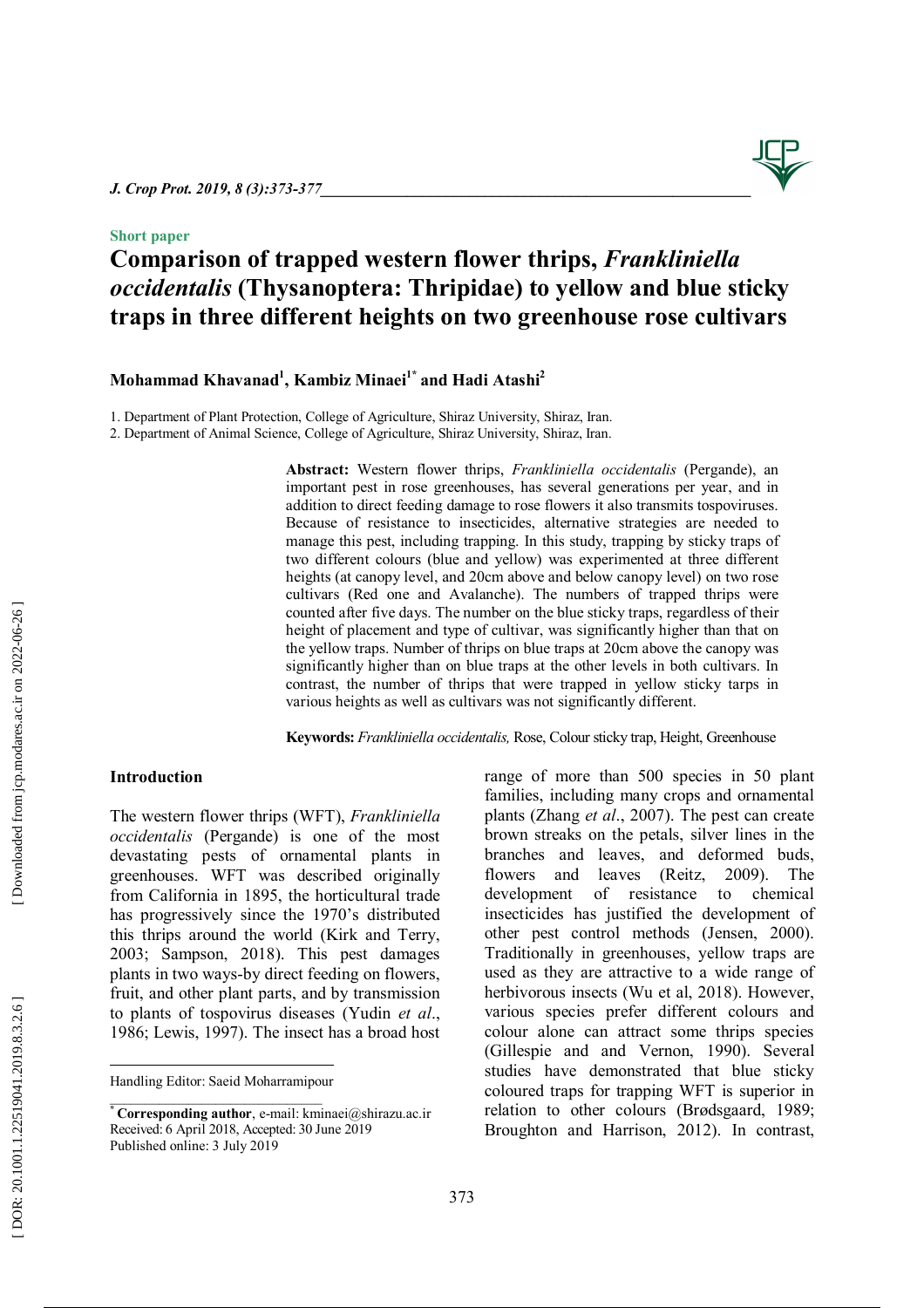Childers and Brecht (1996) in the absence of blue color trap showed that a white coloured trap was superior to yellow, red, or orange in attracting *Frankliniella bispinosa* (Morgan). An effect of cultivar differences was demonstrated by Bergh and Le Blanc (1997), with significantly different numbers of WFT on various cultivars of miniature roses. Similarly with greenhouse cucumber, the number of captured WFT was related to the height of sticky traps (Gillespie and Vernon, 1990). The use of trapping system s for monitoring and controlling western flower thrips population s is one of the conventional methods for the management of this pest in greenhouses (Tommasini and Maini , 1995). Moreover, using this method , the pest is detected early and this is very important for its management (Pinto *et al* . , 2013 ). Various colored traps as well as trap height s play an important role in the attraction of thrips (Gillespei and Vernon , 1990). In this study, the effect of three different trap heights, two different trap colours and two rose cultivars on the number of trapped western flower thrips was investigated.

## **Material s and Methods**

This study was conducted in a greenhouse of the Plant Protection Department, Shiraz University, Shiraz, southern Iran . Initially, rose flowers infested by WFT were collected .

To begin the experiment, a population of the pest was collected by collecting pest infestations for breeding and reproduction in the laboratory. In order to fosterage and multiply the population of the pest, samples of rose plants were collected from the garden of the College of Agriculture, Shiraz University, and transferred to the laboratory in plastic containers covered with 120 mesh net. In the laboratory, in order to obtain the same aged thrips, several pairs of both sexes were reared in incubator conditions set at  $25 \pm 2$  °C,  $65 \pm 5\%$ R. H, and a photoperiod of 16: 8 (L: D) h. (Degraaf and Wood , 2009 ). Sticky traps were obtained from Russell IPM Ltd, United Kingdom. The experiment was carried out as a

 $2 \times 2 \times 3$  factorial experiment in a completely randomized design with 4 replications per each treatment. For each treatment, 180 adults were released and 4 sticky card traps (24.8 × 9.8cm) traps were used. For each replication, 45 adults were released and after 5 days, the number of trapped thrips were counted and expressed as percentage [(No. of trapped thrips/(No. of total thrips  $= 45$ )  $\times$  100]. Two greenhouse roses' cultivars (Red one and Avalanche) and sticky traps of two different colors (blue or yellow) were used . Each stage was performed for yellow and blue traps separately and one trap was used for each replication .The sticky traps were placed at three different heights (20cm above the canopy, at canopy level and 20cm below the canopy). Statistical analyses were conducted using PROC GLM in SAS software (SAS 1999). The mean of treatments were compared at significant level of 0.05. The assumptions of homogeneity of treatment residual variance and normality of residual s were investigated using Bartlett test and Shapiro -Wilk test, respectively (SAS 1999).

#### **Results and Discussion**

## **The main effect s of height, cultivar and trap colo ur on number of trapped thrips**

Effect of height location of traps, rose cultivar and colour of sticky trap on captured thrips is shown in Table 1. There were significant differences in the number of WFT on the traps at various heights ( $P < 0.0001$ ), cultivars ( $P <$ 0.0004) and trap colours ( $P < 0.0001$ ). The number on the blue sticky trap was higher than that on the yellow trap , and the number trapped at 20cm above the canopy was also higher. Several studies have demonstrated that blue sticky colored trap is superior to other colors for trapping WFT (Brødsgaard, 1989; Broughton and Harrison, 2012; Tang et al, 2016). In contrast, Childers and Brecht (1996) in the absence of blue color trap showed that a white colored trap was superior to yellow, red, or orange in attracting *F. bispinosa*. An effect of cultivar differences was demonstrated by Bergh and Le Blanc (1997), with significantly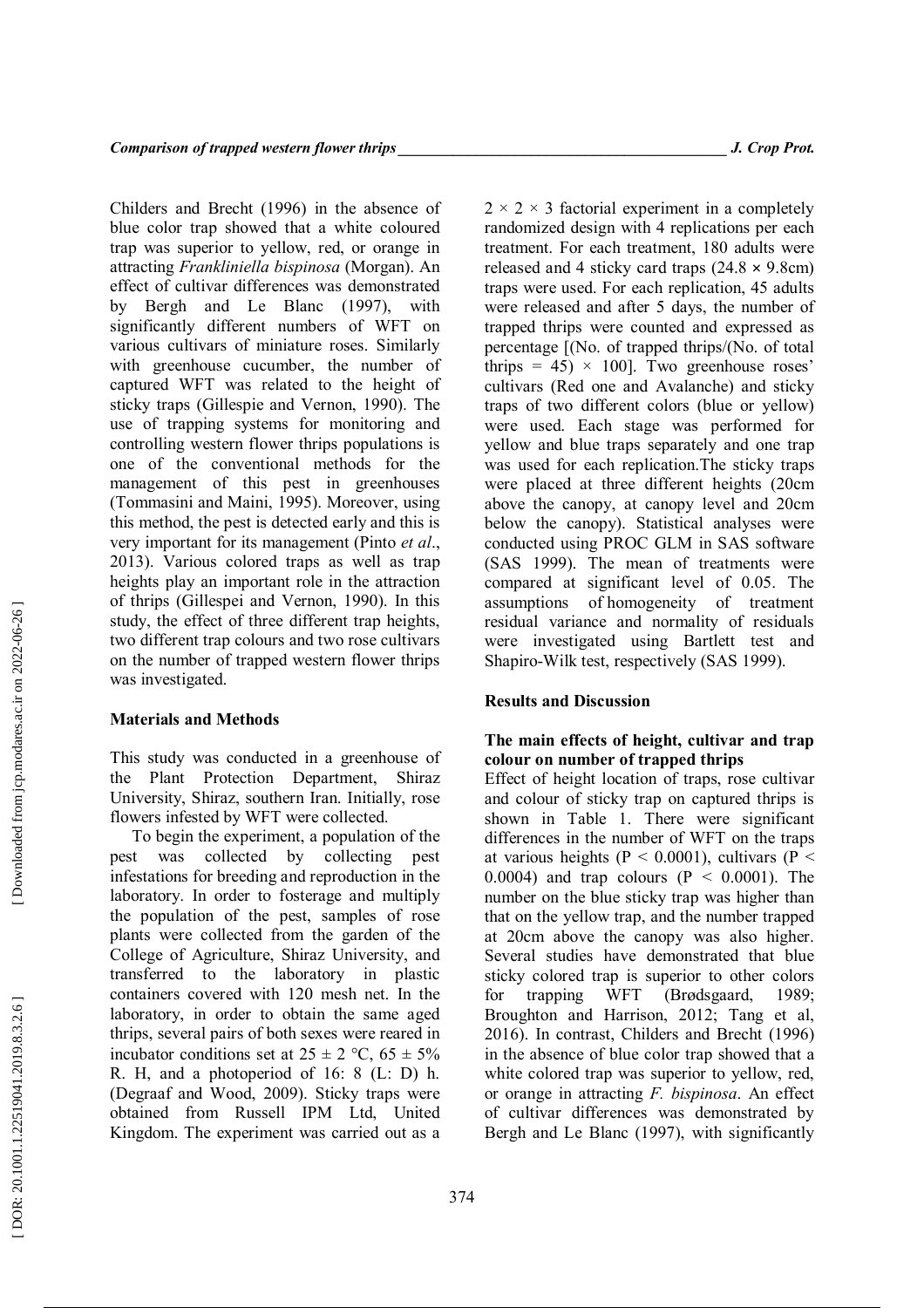different numbers of WFT on various cultivars of miniature roses. Similarly with greenhouse cucumber, the number of captured WFT was related to the height of sticky traps (Gillespie and Vernon, 1990).

**Table 1** The density (SE) of the trapped thrips for three heights of trap places, two rose cultivars and two trap colours.

| Factors                   | Treatments     | Density (SE) of trapped<br>thrips $(\%)^1$ |
|---------------------------|----------------|--------------------------------------------|
| Heights of trap<br>places | H1             | 47.08 (0.61)a                              |
|                           | H <sub>2</sub> | 40.00(0.61)                                |
|                           | H <sub>3</sub> | 36.25(0.61)c                               |
| Rose cultivars            | Red one        | 39.72 (0.50)b                              |
|                           | Avalanch       | 42.50(0.50)a                               |
| Trap colours              | Blue           | 45.65(0.50)a                               |
|                           | Yellow         | 36.57(0.50)b                               |

H1: 20cm above the canopy, H2: canopy level, H3: 20cm below the canopy.<br><sup>1</sup> Means with different letter are significantly different ( $P < 0.05$ )

(Adjusted for multiple comparisons using Tukey's test).

## **The interaction effects of height, cultivar and trap colo ur on captured thrips**

Despite the significant effect of height, cultivar and trap colo ur on catching of WFT, their interactions are complicated. The greatest number of thrips trapped was at height 1 (20cm above) with blue trap, but no interaction was found with the two cultivars. The only exception was when the blue trap was located 20cm below canopy level, when the catch was higher in Avalanche than in Red one . Interestingly the results show that when yellow trap s were used, then height of trap as well as cultivars had no effect on the number of trapped thrips. According to Table 2, the least effective were the yellow traps, with the number of thrips on such traps not significantly different at various heights and cultivars. Moreover, the attraction of WFT to both traps (blue and yellow) at two levels was not significantly different in the two rose cultivars used (Red one and Avalanche). Our study show the importance of trap colours and their placement relative to the plant canopy in order to effectively manage WFT in glasshouse.

**Table 2** The density (SE) of trapped thrips for interaction effects of heights of trap, two cultivars and two trap colours.

| Heights of     | Trap    | Cultivars | Density (SE) of                  |
|----------------|---------|-----------|----------------------------------|
| trap places    | colours |           | trapped thrips $(\frac{6}{6})^1$ |
| H1             | Blue    | Red one   | $55.00(1.22)^{a}$                |
|                |         | Avalanche | 56.67 $(1.22)^a$                 |
|                | Yellow  | Red one   | 37.78 $(1.22)^{cde}$             |
|                |         | Avalanche | 38.89 $(1.22)^{cde}$             |
| H <sub>2</sub> | Blue    | Red one   | 41.67 $(1.22)^{bc}$              |
|                |         | Avalanche | $45.56(1.22)^{b}$                |
|                | Yellow  | Red one   | 35.00 $(1.22)^{ed}$              |
|                |         | Avalanche | 37.78 $(1.22)^{cde}$             |
| H3             | Blue    | Red one   | 34.45 $(1.22)^e$                 |
|                |         | Avalanche | 40.56 $(1.22)^{cbd}$             |
|                | Yellow  | Red one   | $34.44 (1.22)^e$                 |
|                |         | Avalanche | 35.56 $(1.22)^{de}$              |

H1: 20cm above the canopy, H2: canopy level, H3: 20cm below the canopy.<br><sup>1</sup> Means with different letter are significantly different ( $P < 0.05$ )

(Adjusted for multiple comparisons using Tukey's test).

#### **Conclusions**

In conclusion the best recommended colo ur of sticky trap for WFT control is blue when used at 20cm above the canopy. This is in parallel with what we have at canopy level although the rate of thrips catching is lower. However, if for various reasons we have to use the trap at 20cm below the canopy then there would be no difference between blu e and yellow colo ur.

#### **Acknowledgment s**

We thank two anonymous referees for their kind advice and expert comments on the manuscript.

## **References**

- Bergh , C. J . and Le Blanc , J. P. R. 1997. Performance of western flower thrips (Thysanoptera: Thripidae) on cultivars of miniature rose. Journal of Economic Entomology, 90: 679-688.
- Brødsgaard , H. F . 1989. Coloured sticky traps for *Frankliniella occidentalis* (Pergande)

Downloaded from jcp.modares.ac.ir on 2022-06-26]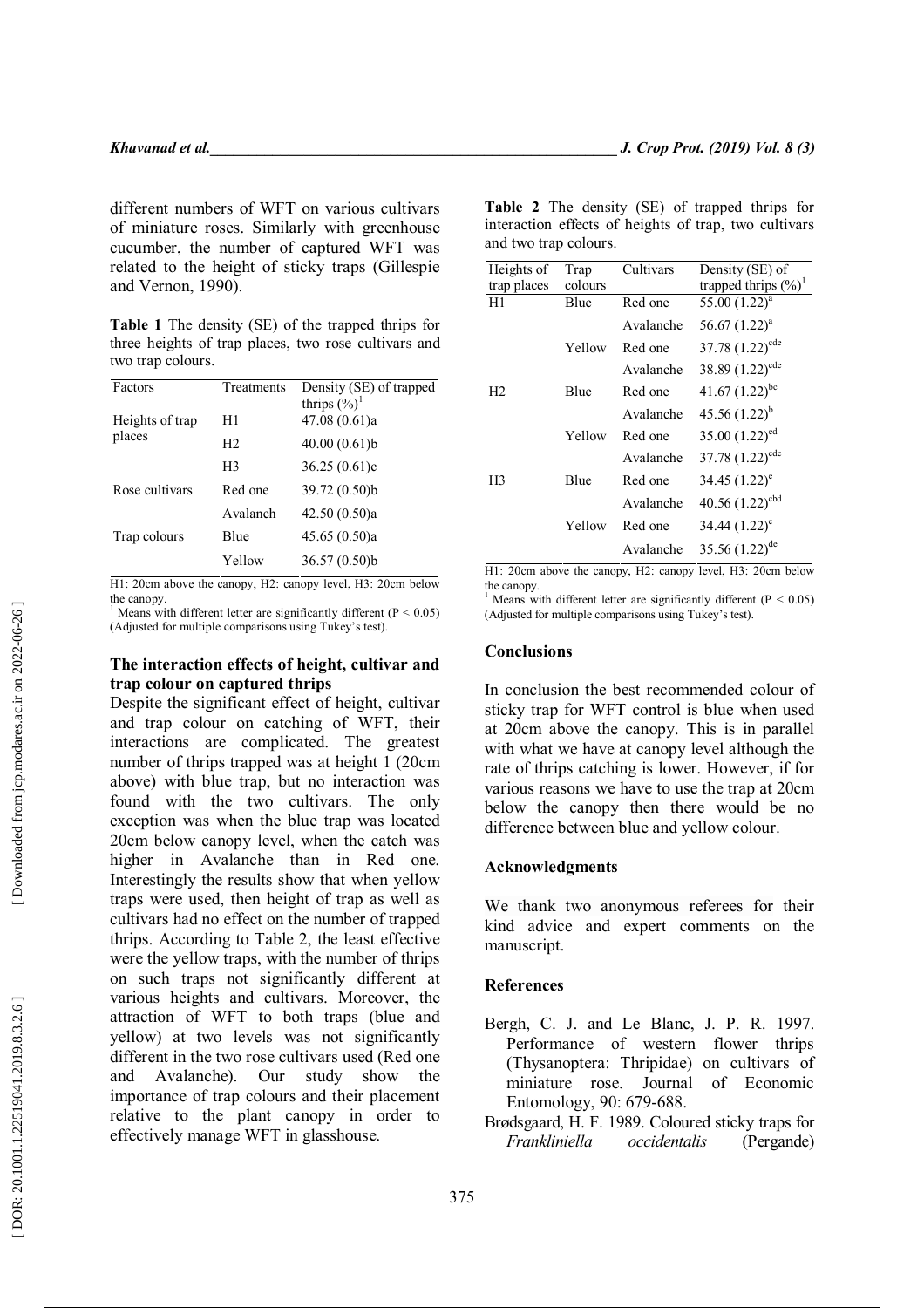(Thysanoptera, Thripidae) in glasshouses. Journal of Applied Entomology, 107: 136-140.

- Broughton , S. and Harrison , J. 2012. Evaluation of monitoring methods for thrips and the effect of trap colour and semiochemicals on sticky trap capture of thrips (Thysanoptera) and beneficial insects (Syrphidae, Hemerobiidae) in deciduous fruit trees in Western Australia. Crop Protection 42 : 156 -163.
- Childers , C. C. and Brecht , J. K . 1996. Colored sticky traps for monitoring *Frankliniella bispinosa* (Morgan) (Thysanoptera: Thripidae) during flowering cycles in citrus. Journal of Economic Entomology, 89: 1240-1249.
- Degraaf, H. E. and Wood , G. M. 2009. An improved method for rearing Western flower thrips *Frankliniella occidentalis*. Florida Entomolosit , 92 : 664 -666.
- Gillespie , D. R. and Vernon , R. S. 1990. Trap catch of western flower thrips (Thysanoptera: Thripidae) as affected by color and height of sticky traps in mature greenhouse cucumber crops*.* Journal of Economic Entomology , 83 : 971 -975.
- Jensen , S. E . 2000. Insecticide resistance in the western flower thrips, *Frankliniella occidentalis*. Integrated Pest Management Review, 5 : 131 -146.
- Kirk, W. D. J. and Terry , I. L. 2003. The spread of the Western flower thrips*, Frankliniella occidentalis* (Pergand). Agricultural and Forest Entomology, 5 : 301 -310.
- Lewis , T. 1997. Pest thrips in prespective. In : Lewis , T . (Ed.). Therips as Crop Pests. Wallingford, UK, CAB International; pp: 11 -13.
- Pinto, Z., Evallos, D. M. and Vanninen, I. 2013. Yellow sticky traps for decision -making in

whitefly management: what has been achieved?. Crop Protection, 47 : 74 -84.

- Reitz , S. R. 2009. Biology and ecology of the western flower thrips (Thysanoptera: Thripidae): The making of a pest. Florida Entomolosit, 92 : 7 -13.
- Tang, L. D., Zhao, H. Y., Fu, B. L., Han, Y., Liu, K. and Wu, J. H. 2016. Colored sticky traps to selectively survey thrips in cowpea ecosystem. Neotropical Entomology , 45 : 96 -101.
- Tommasini , M. G. and Maini , S. 1995. *Frankliniella occidentalis* and other thrips harmful to vegetables and ornamental crops. Wageningen Agricultural University Papers 95: 1 -42.
- Sampson, C. 2018. IPM of western flower thrips, why and how?. International Pest Control 60 : 268 -270.
- SAS. 1999. Statistical Analysis System User' Guide Statistics. SAS Institute Inc. Cary NC 27513 USA.
- Wu, S., Tang, L., Zhang, X., Xing, Z., Lei, Z. and Gao, Y. 2018. A decade of a thrips invasion in China: lessons learned. Ecotoxicology 27 : 1032 -1038.
- Yudin, L. S., Ch, J. J. and Mitchell, W. C. 1986. Host range of western flower thrips, *Frankliniella occidentalis* (Thysanoptera: Thripidae), with special reference to *Leucaena glauca*. Environmental Entomology , 15 : 1292 -1295.
- Zhang, Z. J., Wu, Q. J., Li, X. F., Zhang, Y. Y., Xu , B. Y. and Zhu , G. R. 2007. Life history of western flower thrips, *Frankliniella occidentalis* (Thysanoptera Thripidae) on five different vegetable leaves. Journal of Applied Entomology, 131 : 347 -354.